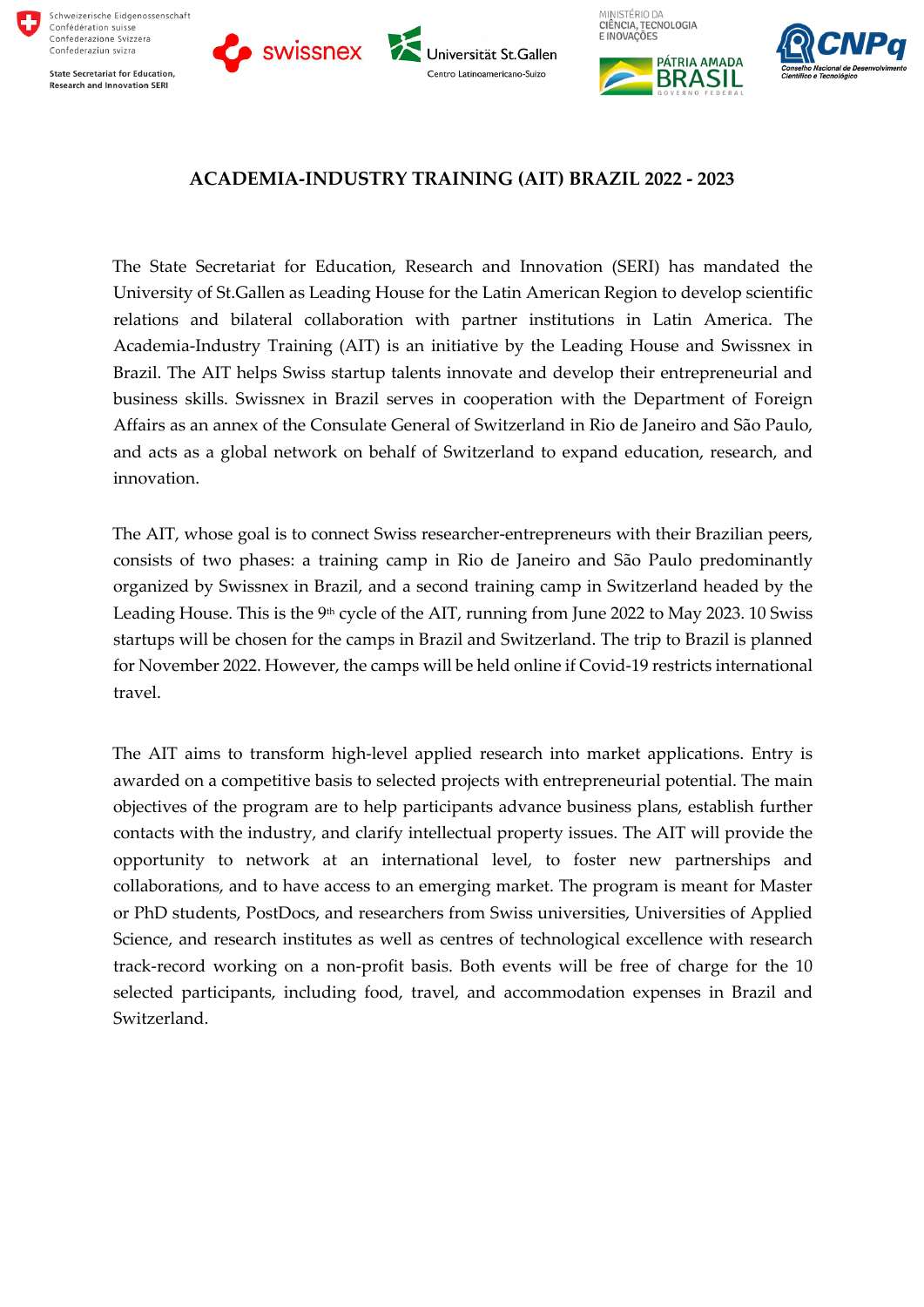











# **Aims and Objectives**

- 1. Promote innovation
	- Help participants transform their research into a high-potential startup
	- Augment relevant skills to take research from the lab to the marketplace
	- Improve market application by developing participants' ideas with the help of peers, experts, and potential customers
- 2. Favor the exchange of knowledge and expertise between Switzerland and Brazil
	- Provide connectivity to industry-specific, high-level researchers
	- Assist engagement between researchers and entrepreneurs to understand new market opportunities and exploit new synergies
	- Incentivize transfer of know-how
- 3. Provide researchers the tools needed for better understanding industry environment
	- Deliver interactive workshops on entrepreneurship, business plan writing, intellectual property, market entry scenarios, funding strategies, and pitching
	- Encourage best business practices and social impact
	- Induce an entrepreneurial spirit
- 4. Promote networks to foster new partnerships and collaborations
	- Accessibility to a wide, international network of peers, mentors, and industry experts
	- Support young scientists in establishing first partnerships with industry and potential investors
	- Maximize contact with top scientists from key institutions

## **Eligibility**

- Be a Swiss citizen or foreigner with a residence permit
- Have minimum a Master's degree in any area of scientific knowledge
- Proof of English proficiency
- Provide a Curriculum Vitae
- Be affiliated to a Swiss University, University of Applied Science, or research institute

The eligibility criteria indicated above are mandatory. After the selection of the 10 projects/startups, results will be published on the website: www.aitstartups.org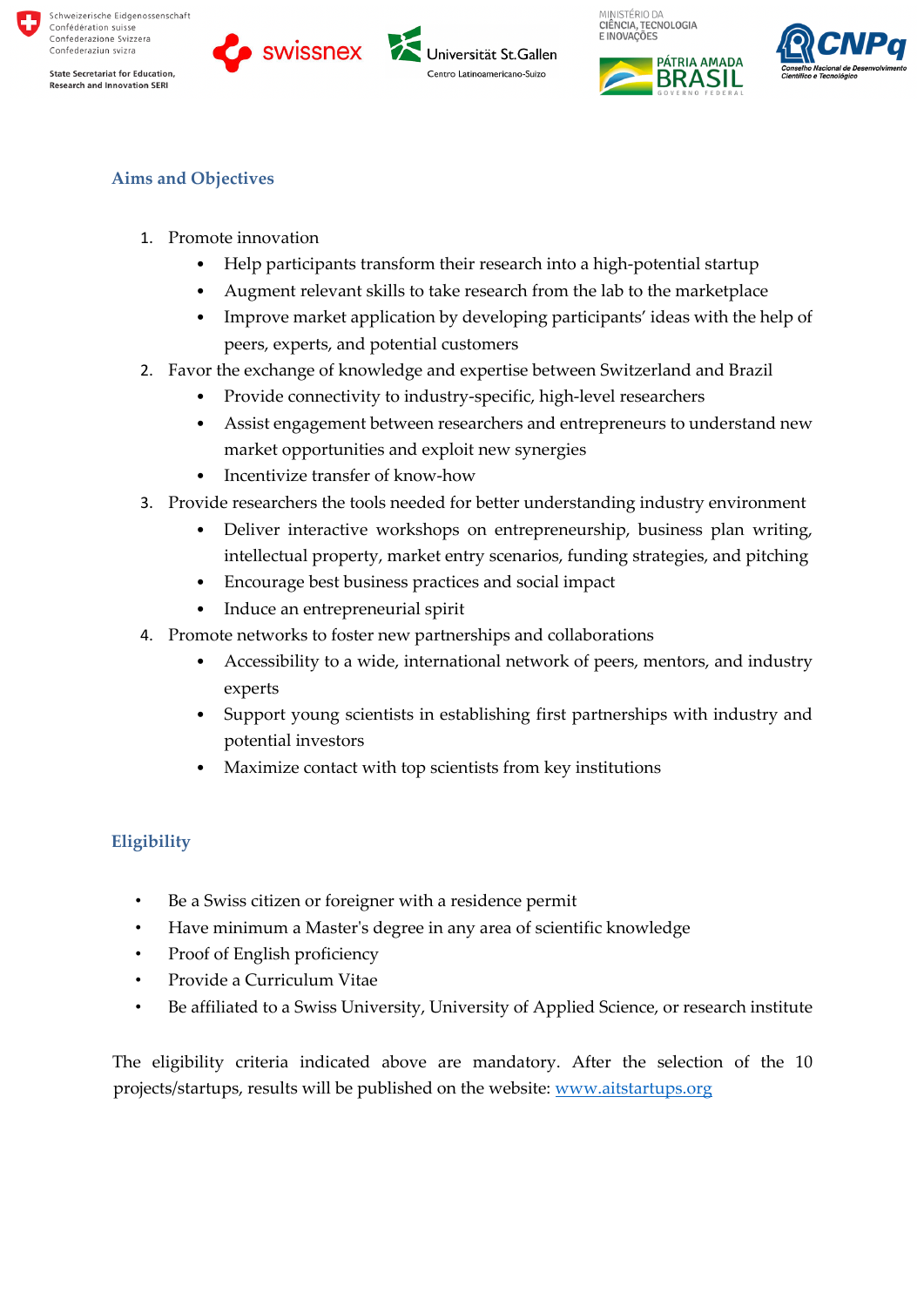

















# **Evaluation and Selection**

An internal panel, composed of startup, business, and industry experts from Switzerland and Brazil, and members from the Leading House for the Latin American Region will evaluate applications to select 10 startups according to the following criteria (equal weight):

- 1. Quality of overall idea, applied research, technology (product, service)
- 2. Market potential (competition, scalability and application possibilities of research project, product and/or service)
- 3. Feasibility of business plan (revenue and cost model)
- 4. Roadmap to success (next milestones)
- 5. Entrepreneurial personality and team (experience, skills, diversity)
- 6. Expected impact of the AIT program (motivation for the program)

After the careful evaluation of all applications, the selected candidates are required to pitch their scientific-based project (product and/or service) during the Jury Day. Each candidate will make a 5-minute PowerPoint presentation, followed by a 5-minute question and answer round.

## **Application**

Applications can be found on www.aitstartups.org and the Leading House for the Latin American Region website.

Once selected, the 10 participants commit themselves in writing to attend both the Brazil Camp and the Swiss Camp.

**The Leading House for the Latin American Region has the right to modify the terms of this call according to the circumstances related to Covid-19 and any decision made by the State Secretariat for Education, Research and Innovation (SERI) and/or Swissnex in Brazil.**